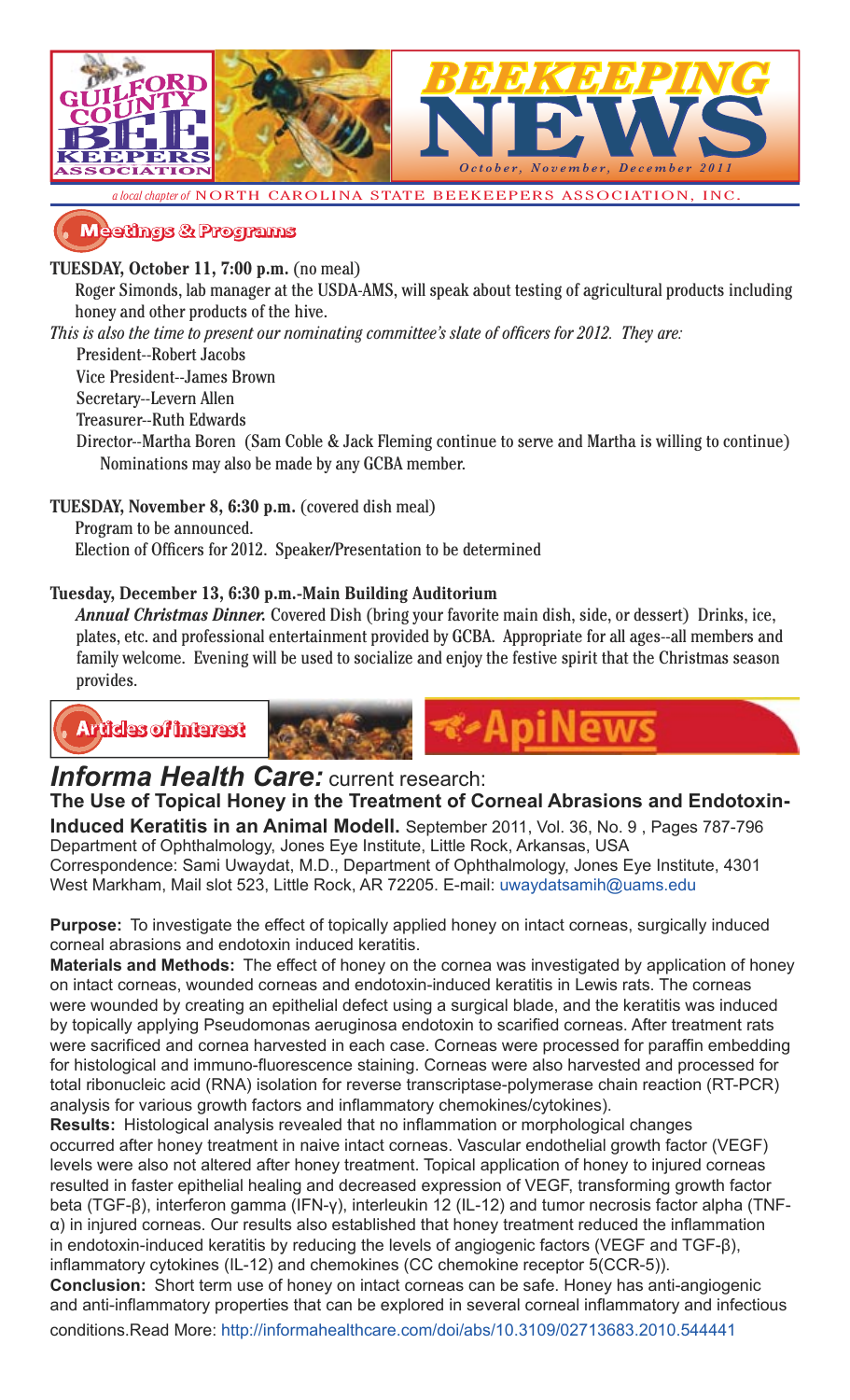## **Tainted Honey** September 3, 2011 By [margo](http://www.madisoncountycourier.com/author/margo/) *Think Local* By Chris Hoffman

(Sherburne, NY – Aug. 2011) Another week, another scathing report about corporate and governmental malfeasance and fraud, all in the name of profit, of course, and always to the detriment of the unsuspecting consumer in the marketplace.

Andrew Schneider, a Pulitzer Prize-winning investigative reporter who writes for Food Safety News (FSN) and The Food Watchdog.com, reports that at least a third of all honey consumed in the U.S. has been smuggled in from China and may be tainted with illegal antibiotics and heavy metals.



Additionally, some of the largest and oldest U.S. honey packers are knowingly buying mislabeled, transshipped, or altered honey so they can sell it cheaper than companies that insist on quality and rigorous safety inspections.

The FSN report states that the FDA is responsible for protecting consumers from dangerous honey, identifying it as adulterated and therefore illegal for importation. Other enforcement agencies (such as U.S. Departments of Customs and Border Patrol and Immigration and Customs Enforcement) say the FDA doesn't see this as a priority.

Even though honey from China has been banned in this country because of contaminants, apparently the Chinese are selling their honey to countries such as India and Vietnam, which then illegally relabel it as to country of origin and export it to the U.S. And the U.S. companies that buy that honey here don't seem to care.

Schneider reports that food safety investigators from the European Union barred all shipments of honey from India because of the presence of lead and illegal animal antibiotics, including several Indian-made animal antibiotics, such as chloramphenicol. Medical researchers found that children given chloramphenicol as an antibiotic are susceptible to DNA damage and carcinogenicity, and the FDA has banned its presence in food. Chloramphenicol can cause a severe, sometimes fatal reaction – aplastic anemia – in about one out of 30,000 people.

Although the Chinese have many state-of-the-art processing plants, there are tens of thousands of tiny beekeeping operations spread throughout the country that use small, unlined, lead-soldered drums to collect and store the honey before it is collected by the brokers for processing. The lead from the containers leaches into the honey and contaminates it.

The FSN investigation states that the U.S. consumes about 400 million pounds of honey a year – 1.3 pounds a person. About 35 percent is consumed in homes, restaurants and institutions. The remaining 65 percent is bought by industry for use in hundreds of different processed foods. U.S. beekeepers can supply only about 48 percent of what's needed in the U.S., with the rest coming from 41 other countries.

The U.S. imported 208 million pounds of honey over the past 18 months. About 48 million pounds came from "trusted and usually reliable" suppliers in Argentina, Brazil, Canada, Uruguay and Mexico. Almost 60 percent of what was imported came from Asian countries that are known laundering points for Chinese honey.

The illegal practice of transshipment of Chinese honey to a second country before being reshipped to the U.S. was targeted by the Justice Department, the Department of Homeland Security and the FDA and resulted in arrests of 23 German, Chinese, Taiwanese and American corporate officials and their nine international companies. They were charged with conspiracy to smuggle more than \$70 million worth of Chinese honey into the U.S. by falsely declaring that the honey originated from countries other than China, which allowed them to avoid paying expensive anti-dumping charges imposed on China. Despite the arrests, the practice continues.

Sen. Kirsten Gillibrand (D-NY) has urged FDA Commissioner Margaret Hamburg to issue an official definition of honey (none exists now) and has called the lack of regulations (on imported honey) a food safety concern. (Her Syracuse office phone is 315-448-0470 if you'd like to encourage her in this effort).

The full report on this global scam, which details the tremendous efforts expended to deceive inspectors and Customs officials and circumvent import/export laws and regulations around the globe, can be found at foodsafetynews.com.

The U.S. corporations that are buying and retailing this tainted honey do not care that the consumer – that would be you – is being deceived or potentially poisoned. So don't buy their honey products. Instead, buy local honey at farmers markets or farm stores or directly from the producers. They are:

Kutik's Honey Farm, 285 Lyon Brook Road, Norwich; Johnstons Honey Bee Farm, 3653 State Route 26, Eaton; LT's Loco Honey, 7430 State Highway 12, Sherburne; Knapp Bros. Apiary, 7694 Route 20, Madison or McCoy's Pure Raw Honey, 307 NYS Route 28, Oneonta.

Chris Hoffman lives in the village of Sherburne in her 150+ year-old house where she caters to the demands of her four cats, attempts to grow heirloom tomatoes and herbs and reads voraciously. She passionately pursues various avenues with like-minded friends to preserve and protect a sustainable rural lifestyle for everyone in Central New York.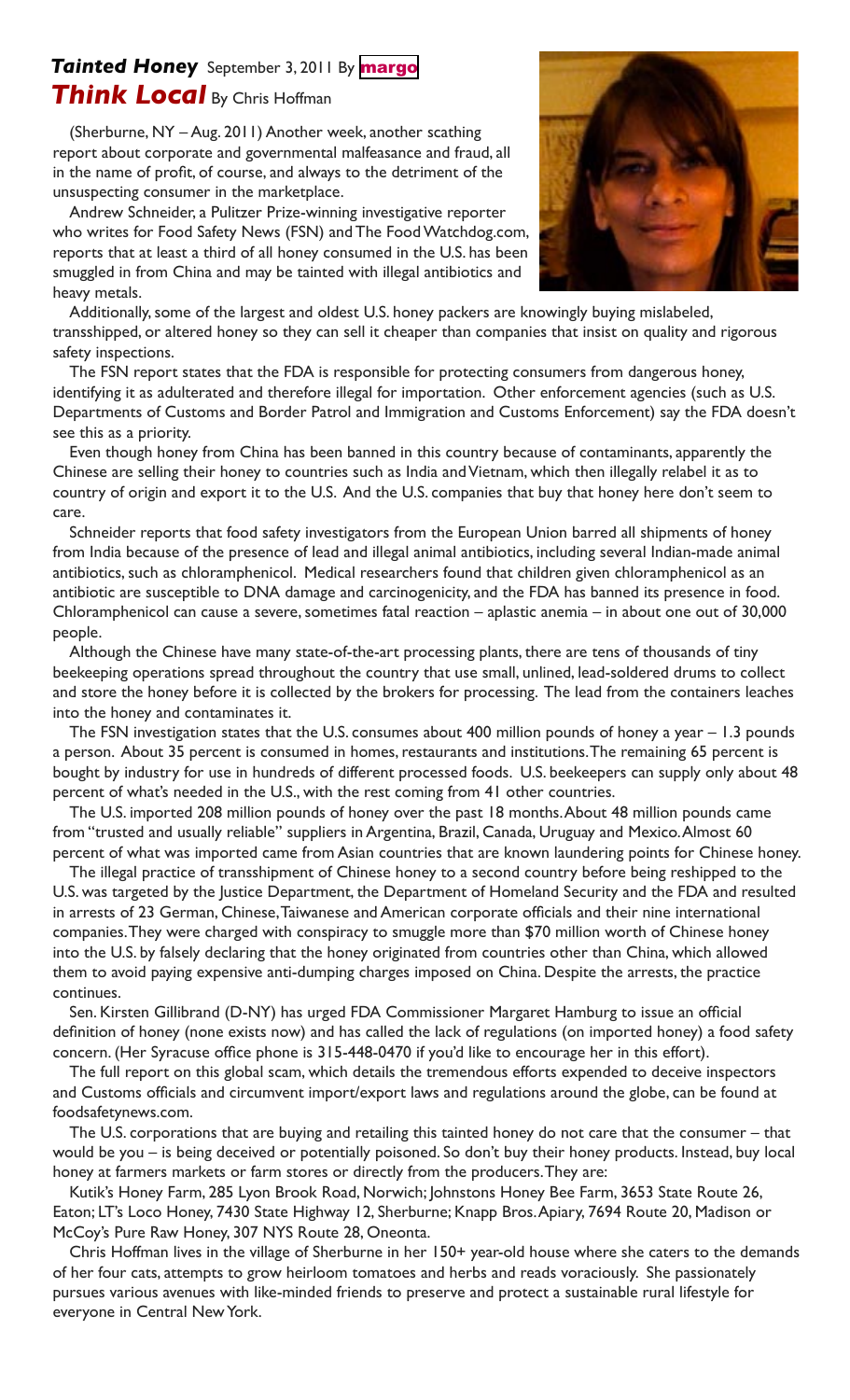# As honeybees decline, beekeeping booms

## **By Candace Krebs**, **[Ag Journal](http://www.agjournalonline.com/)** Posted Sep 03, 2011 @ 05:03 PM

## Colorado Springs, Colo. —

Local beekeepers, honey sellers and produce farmers are worried about the mysterious malady known as colony collapse disorder, which kills off hives, but most of them aren't feeling any direct negative impacts — yet.

"Not to this point, but we are concerned," said Frank Schmidt, of Schmidt Aviaries, who sells 40,000 pounds of honey at small stores and farmers markets in the area and keeps 600 hives north and south of Colorado Springs, mostly near fields of alfalfa — when he can find them."The farming is getting pretty limited around here," he said.

Urbanization is only one of many challenges bees and their keepers are facing. Schmidt had a booth set up at a recent screening of the documentary film "The Vanishing of the Bees," part of Cross Pollination 2011, a community-wide three-month-long celebration of the role pollinators play in American life with a special emphasis on how to protect them. It kicked off just after Aug. 20, which is National Honeybee Awareness Day.

The U.S. Department of Agriculture estimates that bee pollination contributes \$15 billion annually to the nation's crop value. Honeybees in particular are responsible for 80 percent of the nation's crop pollination. But in the 1980s they began to decline in numbers, as nonnative pests such as mites infiltrated hives, and then in 2007, with the arrival of colony collapse disorder, a term coined for mass disappearances of bees from hives throughout North America, the buzz got even louder.

"The Vanishing of the Bees" tells the story of two Florida beekeepers who blew the whistle on the rare phenomenon after they noticed that the bees seemed to grow weak and listless before abandoning their hives entirely. It explains that while bees were already routinely trucked across the country to pollinate crops, when the number of U.S. bees became too low to adequately pollinate the almond orchards in California, bees started being shipped across oceans, too.

Along with the bees, honey itself is increasingly transcontinental. Large amounts of cheap honey are being imported and blended into domestic versions, which brings prices to consumers down but makes honey production less profitable. According to a recent report in Food Safety News, at least a third of all the honey consumed in the U.S. now comes from China, much of it illegally. Still, honey prices have been trending higher in recent years, with the average retail price above \$5 a pound so far in 2011.

Though researchers haven't reached a conclusion on what is continuing to afflict the bees, the documentary shown in Colorado Springs makes the case that "systemic pesticides" (the kind with long residuals that are absorbed deep into plant tissues) are largely to blame, a claim that has lead to clashes between beekeepers, conventional farmers and big agribusiness companies worldwide. Political demonstrations in some parts of Europe have succeeded in sparking bans of certain products.

Modern beekeeping practices also include feeding bees sugar syrups and using artificial insemination for breeding purposes, which organic beekeepers question in the film. One reason damage from the honeybee die-off has been limited so far is that farmers and gardeners benefit from a wide range of native pollinators including wild bees, wasps and moths. Honeybees are actually native to Europe and were introduced to the U.S.

........Still, many organic farmers, gardeners and consumers see it as evidence that farm inputs and agronomic practices haven't been studied enough, even while conventional farmers fret about how time-consuming and costly it is to bring new technology to the market.

"It's a big industry, and it's a dramatic development that the bees are disappearing like they are," Venetucci's Rubin said. "It's the canary in the coal mine. It's a cause for paying attention and making sure we figure this thing out." *(this story edited for brevity)*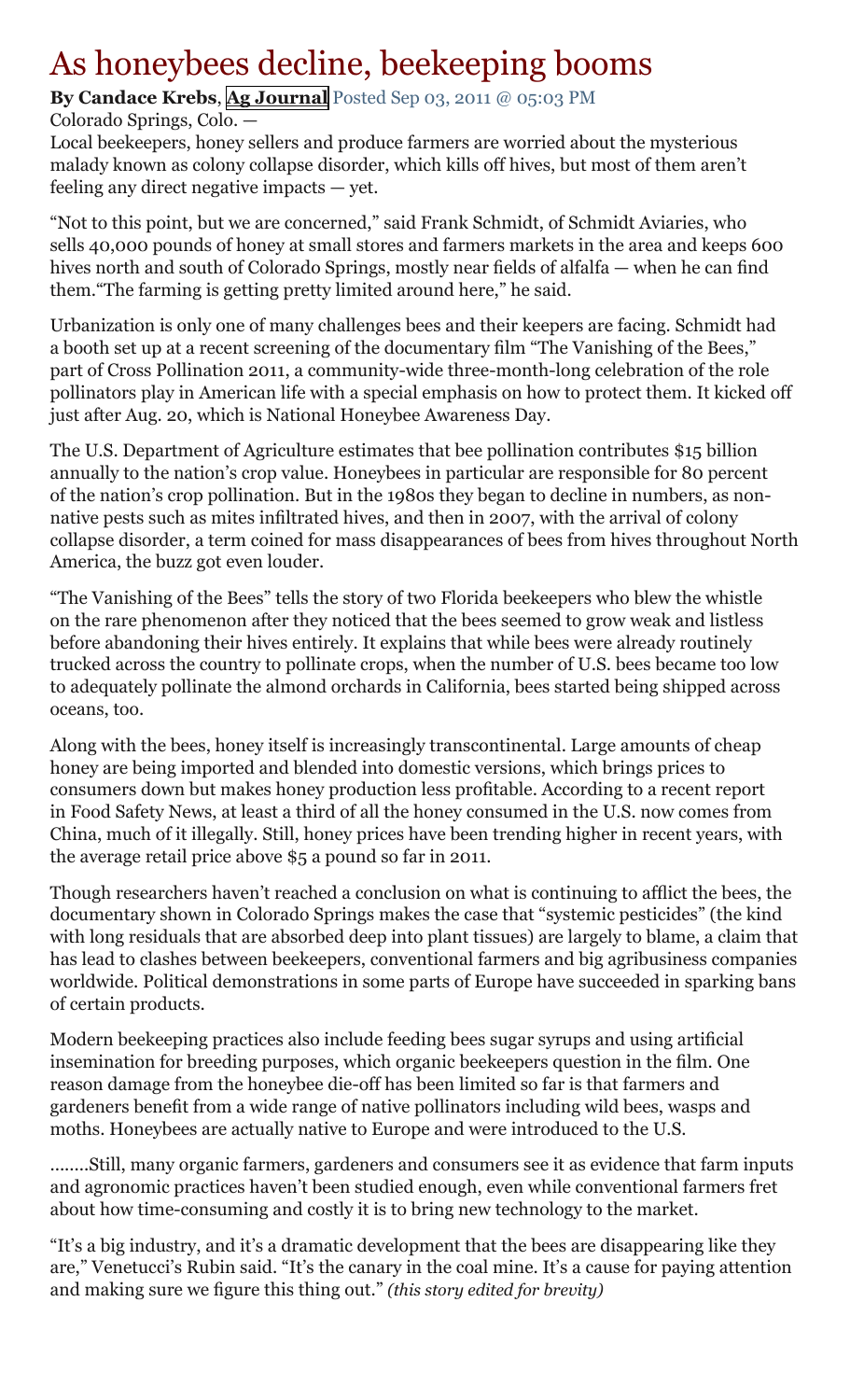## **Asian Honey, Banned in Europe, Is Flooding U.S. Grocery Shelves**

*FDA has the laws needed to keep adulterated honey off store shelves but does little, honey industry says.* BY **[ANDREW SCHNEIDER](http://www.foodsafetynews.com/contributors/andrew-schneider/)** | AUG 15, 2011

A third or more of all the honey consumed in the U.S. is likely to have been smuggled in from China and may be tainted with illegal antibiotics and heavy metals. A **Food Safety News** investigation has documented that millions of pounds of honey banned as unsafe in dozens of countries are being imported and sold here in record quantities.

And the flow of Chinese honey continues despite assurances from the Food and Drug Administration and other federal officials that the hundreds of millions of pounds reaching store shelves were authentic and safe following the widespread arrests and convictions of major smugglers over the last two years.

Experts interviewed by **Food Safety News** say some of the largest and most long-established U.S. honey packers are knowingly buying mislabeled, transshipped or possibly altered honey so they can sell it cheaper than those companies who demand safety, quality and rigorously inspected honey.

"It's no secret that the honey smuggling is being driven by money, the desire to save a couple of pennies a pound," said Richard Adee, who is the Washington Legislative Chairman of the American Honey Producers Association.

"These big packers are still using imported honey of uncertain safety that they know is illegal because they know their chances of getting caught are slim," Adee said.

Food safety investigators from the European Union barred all shipments of honey from India because of the presence of lead and illegal animal antibiotics. Further, they found an even larger amount of honey apparently had been concocted without the help of bees, made from artificial sweeteners and then extensively filtered to remove any proof of contaminants or adulteration or indications of precisely where the honey actually originated.

An examination of international and government shipping tallies, customs documents and interviews with some of North America's top honey importers and brokers documented the rampant honey laundering and that a record amount of the Chinese honey was being purchased by major U.S. packers.

**Food Safety News** contacted Suebee Co-Op, the nation's oldest and largest honey packer and seller, for a response to these allegations and to learn where it gets its honey. The co-op did not respond to repeated calls and emails for comment. Calls and emails to other major honey sellers also were unreturned.

#### **EU Won't Accept Honey from India**

Much of this questionable honey was officially banned beginning June 2010 by the 27 countries of the European Union and others. But on this side of the ocean, the FDA checks few of the thousands of shipments arriving through 22 American ports each year.

According to FDA data, between January and June, just 24 honey shipments were stopped from entering the country. The agency declined to say how many loads are inspected and by whom.

However, during that same period, the U.S. Department of Agriculture reported that almost 43 million pounds of honey entered the U.S. Of that, the Department of Commerce said 37.7 million pounds came from India, the same honey that is banned in the EU because it contained animal medicine and lead and lacked the proper paperwork to prove it didn't come from China.

"There are still millions of pounds of transshipped Chinese honey coming in the U.S. and it's all coming now from India and Vietnam and everybody in the industry knows that," said Elise Gagnon, president of Odem International, a worldwide trading house that specializes in bulk raw honey.

The FDA says it has regulations prohibiting foods banned in other countries from entering the U.S. However, the agency said last month that it "would not know about honey that has been banned from other countries ..."

Adee called the FDA's response "absurd." He said the European ban against Indian honey is far from a secret.

"Why are we the dumping ground of the world for something that's banned in all these other countries?" asked Adee, who, with 80,000 bee colonies in five states, is the country's largest honey producer.

"We're supposed to have the world's safest food supply but we're letting in boatloads of this adulterated honey that all these other countries know is contaminated and FDA does nothing."

The food safety agency said it's doing the best it can with existing resources and will do more when the newly passed Food Safety Modernization Act is up and running.

#### **Where Is Our Honey Coming From?**

The U.S. consumes about 400 million pounds of honey a year - about 1.3 pounds a person. About 35 percent is consumed in homes, restaurants and institutions. The remaining 65 percent is bought by industry for use in cereals, baked goods, sauces, beverages and hundreds of different processed foods.

However, the USDA says U.S. beekeepers can only supply about a 48 percent of what's needed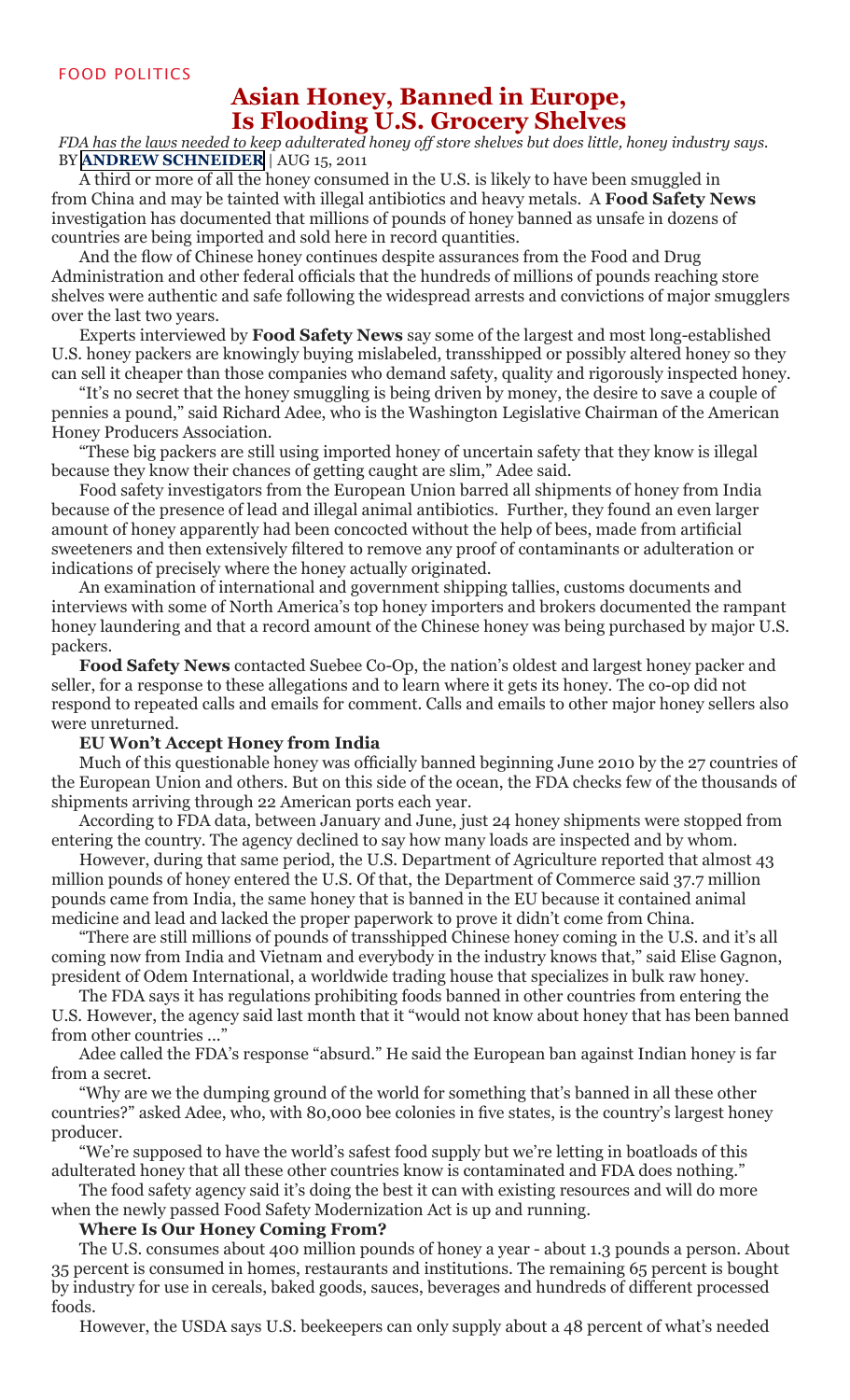here. The remaining 52 percent comes from 41 other countries.

Import Genius, a private shipping intelligence service, searched its databases of all U.S. Customs import data for **Food Safety News** and provided a telling breakdown:

- The U.S. imported 208 million pounds of honey over the past 18 months.

- About 48 million pounds came from trusted and usually reliable suppliers in Argentina, Brazil, Canada, Uruguay and Mexico.

- Almost 60 percent of what was imported - 123 million pounds - came from Asian countries traditional laundering points for Chinese honey. This included 45 million pounds from India alone.

"This should be a red flag to FDA and the federal investigators. India doesn't have anywhere near the capacity - enough bees - to produce 45 million pounds of honey. It has to come from China," said Adee, who also is a past president of the American Honey Producers Association.

#### **Why Is Chinese Honey Considered Dangerous?**

Chinese honeymakers began using various illegal methods to conceal the origin of their honey beginning in about 2001. That's when the U.S. Commerce Department imposed a stiff tariff - as much as \$1.20 a pound -- on Chinese honey to dissuade that country from dumping its dirt-cheap product on the American market and forcing hundreds of U.S. beekeepers out of the business.

About the same time, Chinese beekeepers saw a bacterial epidemic of foulbrood disease race through their hives at wildfire speed, killing tens of millions of bees. They fought the disease with several Indian-made animal antibiotics, including chloramphenicol. Medical researchers found that children given chloramphenicol as an antibiotic are susceptible to DNA damage and carcinogenicity. Soon after, the FDA banned its presence in food.

"We need imported honey in this country. But, what we don't need is circumvented honey, honey that is mislabeled as to country of origin, honey that is contaminated with antibiotics or heavy metal," said Ronald Phipps, co-chairman of the International Committee for Promotion of Honey and Health and head of the major honey brokerage firm CPNA International.

#### **Heavy Metal Contamination**

The Chinese have many state-of-the-art processing plants but their beekeepers don't have the sophistication to match. There are tens of thousands of tiny operators spread from the Yangtze River and coastal Guangdong and Changbai to deep inland Qinghai province. The lead contamination in some honey has been attributed to these mom-and-pop vendors who use small, unlined, leadsoldered drums to collect and store the honey before it is collected by the brokers for processing.

The amount of chloramphenicol found in honey is miniscule. Nevertheless, public health experts say it can cause a severe, even fatal reaction -- aplastic anemia -- in about one out of 30,000 people.

European health authorities found lead in honey bought from India in early 2010. A year later, the Indian Export Inspection Council tested 362 samples of honey being exported and reported finding lead and at least two antibiotics in almost 23 percent of the test samples.

The discovery of lead in the honey presents a more serious health threat."The presence of heavy metals is a totally different story, because heavy metals are accumulative, they are absorbed by organs and are retained. This is especially hazardous for children," Phipps said.

#### ........ **Why Hasn't Smuggling Stopped?**

The massive honey laundering scams that plagued the U.S. for more than a decade - the transshipment of Chinese honey to a second country before being reshipped to the U.S. -- were presumably given a deathblow over the past two years.

During that period, Justice Department lawyers and Department of Homeland Security and FDA investigators launched a series of indictments and arrests of 23 German, Chinese, Taiwanese and American corporate officials and their nine international companies.

They were charged with conspiracy to smuggle more than \$70 million worth of Chinese honey into the U.S. by falsely declaring that the honey originated from countries other than China. That allowed them to avoid paying stiff anti-dumping charges imposed on China.

Adee and others interviewed by **Food Safety News** say there are 12 major honey packers in the U.S. and four or five that are involved with the bulk of illegal trade.

"We know who they are," he said. "Everyone in the industry knows. If these packers are allowed to continue buying this possibly tainted but clearly illegal smuggled honey, the importers will always find a way to get it to them."

*Editor's Note: Andrew Schneider, a two-time Pulitzer Prize-winning investigative reporter, writes for Food Safety News and The Food Watchdog.com*

HONEY CROPS AND MARKETS Wednesday, 20 July 2011 12:20 Written by [Horacio Mezziga](http://www.apinews.com/en/component/k2/itemlist/user/1507-horaciomezziga) Corresponds to the month of july, 2011

**United States of America:**The USDA and Apiary Inspectors of America colony loss survey indicates a 30% colony loss during the winter of 2010/2011. According to their news release, this is roughly similar to total losses reported in similar surveys done in the four previous years: 34 percent for the 2009/2010 winter, 29 percent for 2008/2009, 36 percent for 2007/2008, and 32 percent for 2006/2007. "The lack of increase in losses is marginally encouraging in the sense that the problem does not appear to be getting worse for honey bees and beekeepers," said Jeff Pettis, head of the USDA's Beltsville, Maryland Bee Disease Laboratory. "But continued losses of this size put tremendous pressure on the economic sustainability of commercial beekeeping," Pettis says.